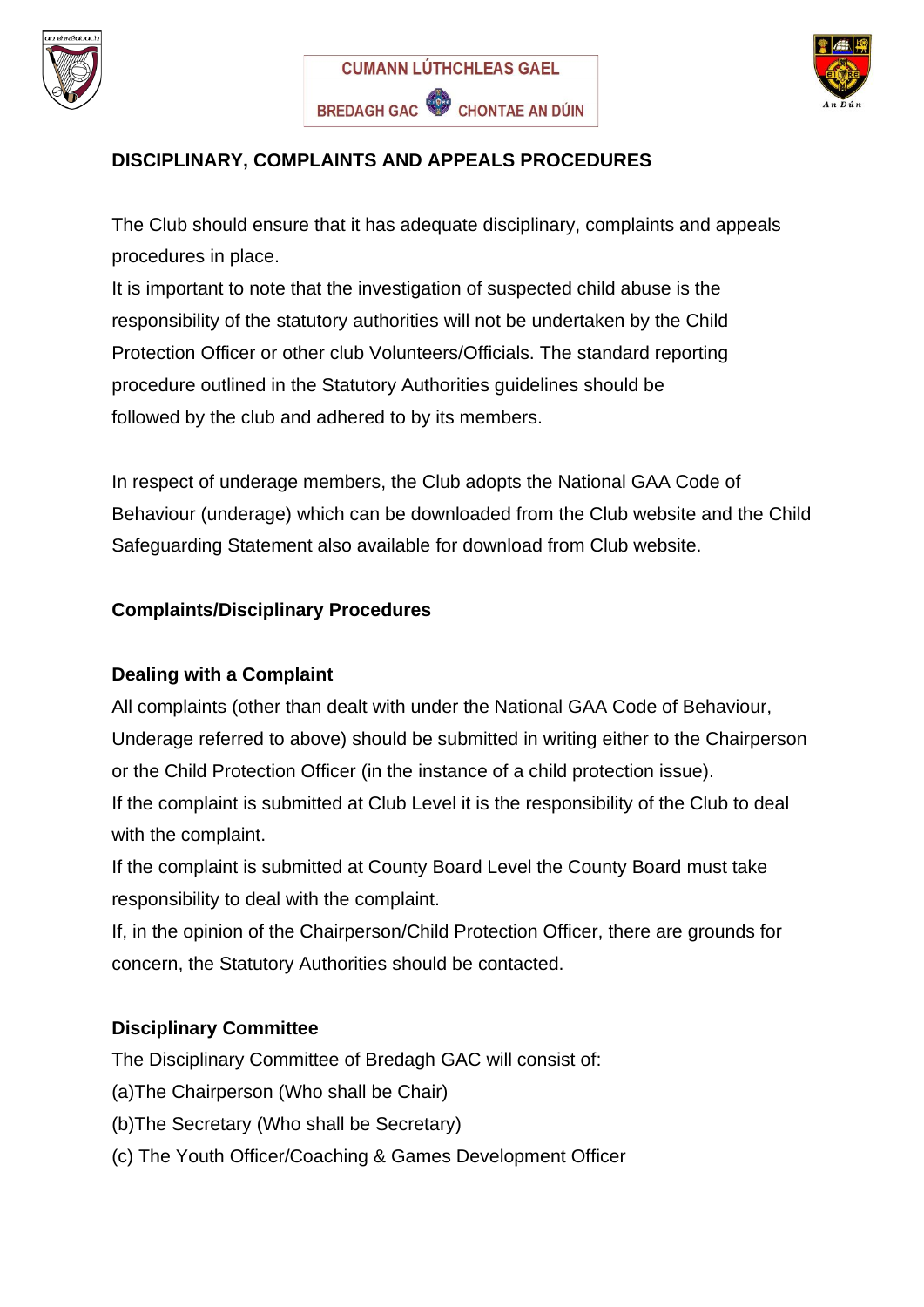





(d) The Child Protection Officer or the Deputy Child Protection Officer. The committee will be made aware of the issue of confidentiality.

## **Role of the Disciplinary Committee**

• It is the responsibility of the Disciplinary Committee to resolve problems relating to the conduct of the members of Bredagh GAC.

• A complaint of any incident of suspected misconduct, including bullying will be dealt with by the Disciplinary Committee.

## **Disciplinary Procedures**

There are a number of stages in the complaint's procedure and, where appropriate, each stage must be exhausted before a complaint moves to the next stage:

- Stage 1 Team Manager
- Stage 2 Complaints & Disciplinary Sub-Committee
- Stage 3 Executive Committee
- Stage 4 Down County Committee Management Committee

### **Stage 1**

A member (adult or juvenile) or parent/guardian of a juvenile member who wishes to make a complaint of misconduct should, in the first instance, discuss the complaint with the Team Manager. The complaint should be made within 7 days of becoming aware of the alleged incident of misconduct. The Team Manager will, after making enquiries if necessary, advise the Children's Officer of the complaints.If the enquiries require discussion with a juvenile team member(s), this will be done in the presence of an independent adult or the Children's Officer. The Children's Officer will advise the member, parent or guardian of the outcome of the complaint. If the member, parent or guardian is not happy with the outcome of the complaint they may proceed to Stage 2 of the complaints procedure. The Team Manager must note the date on which the complaint is made, the nature of the complaint, action taken and the outcome of the complaint.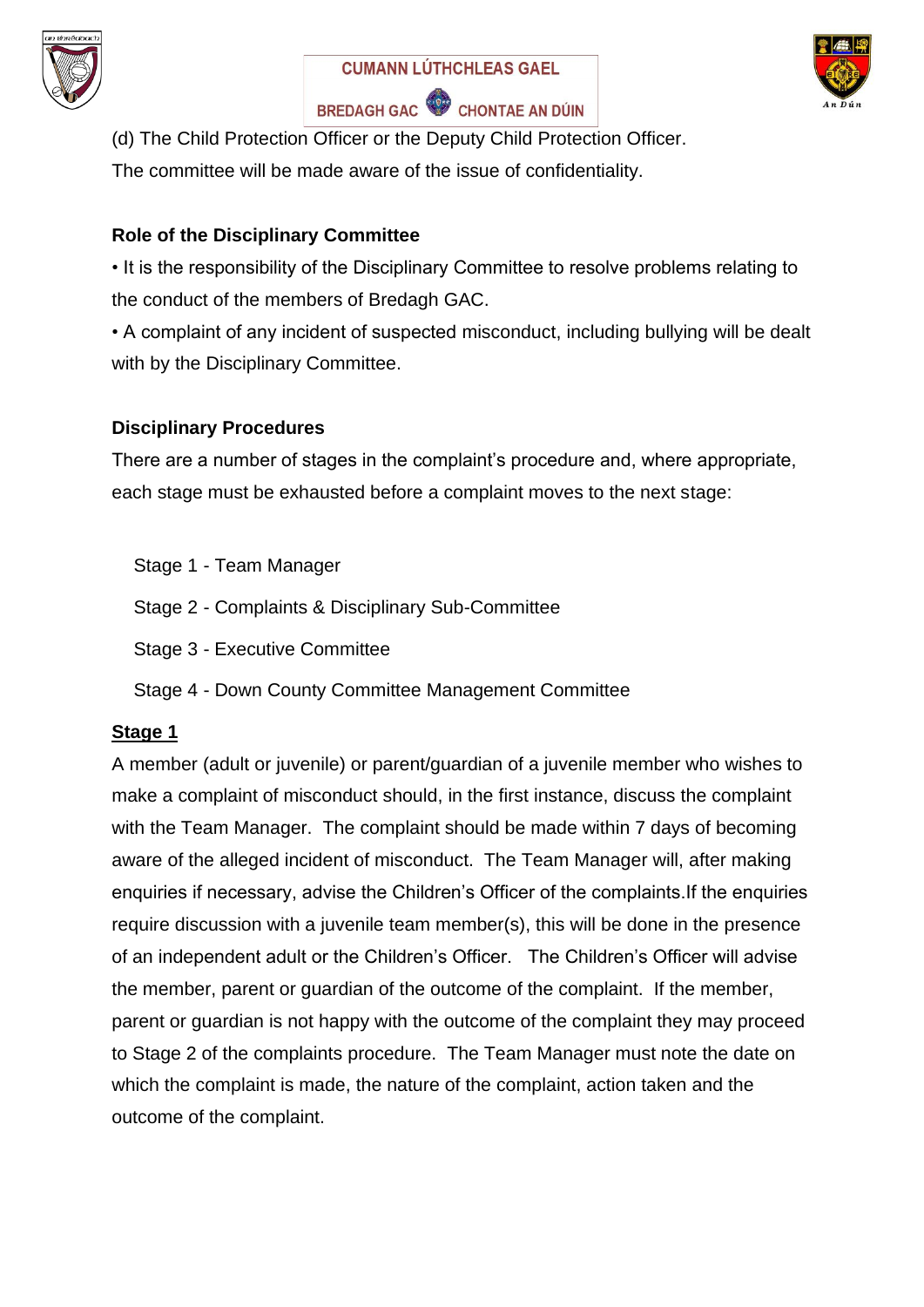





# **Stage 2**

The Complaints & Disciplinary Committee, which will be appointed annually, will consist of 5 members of the Executive Committee. It will hear complaints of misconduct against any Club member and decide on any appropriate disciplinary action. It will not investigate suspected misconduct relating to child abuse (see paragraph 1.3). At least 3 members of the Complaints & Disciplinary Committee must be present before business can proceed.

The Complaints & Disciplinary Committee may consider:

- Complaints presented to it verbally at a meeting
- Complaints made in writing
- (Alleged) inappropriate behaviour, brought to the attention of the Executive Committee, that is not the subject of a formal complaint but which may bring the Club or the GAA into disrepute.

The Complaints & Disciplinary Committee will:

1. inform the individual with details of the complaint made against him/her and afford him/her the opportunity of providing a response either verbally or in writing.

2. The Disciplinary Committee will meet with all parties involved, affording each party the same rights and opportunities.

3. The Disciplinary Committee will provide a written report outlining the following:

- the procedure followed
- the findings
- the conclusions and
- any disciplinary actions to be taken.

4. All parties will receive a copy of this report and a copy of the report will be kept on record.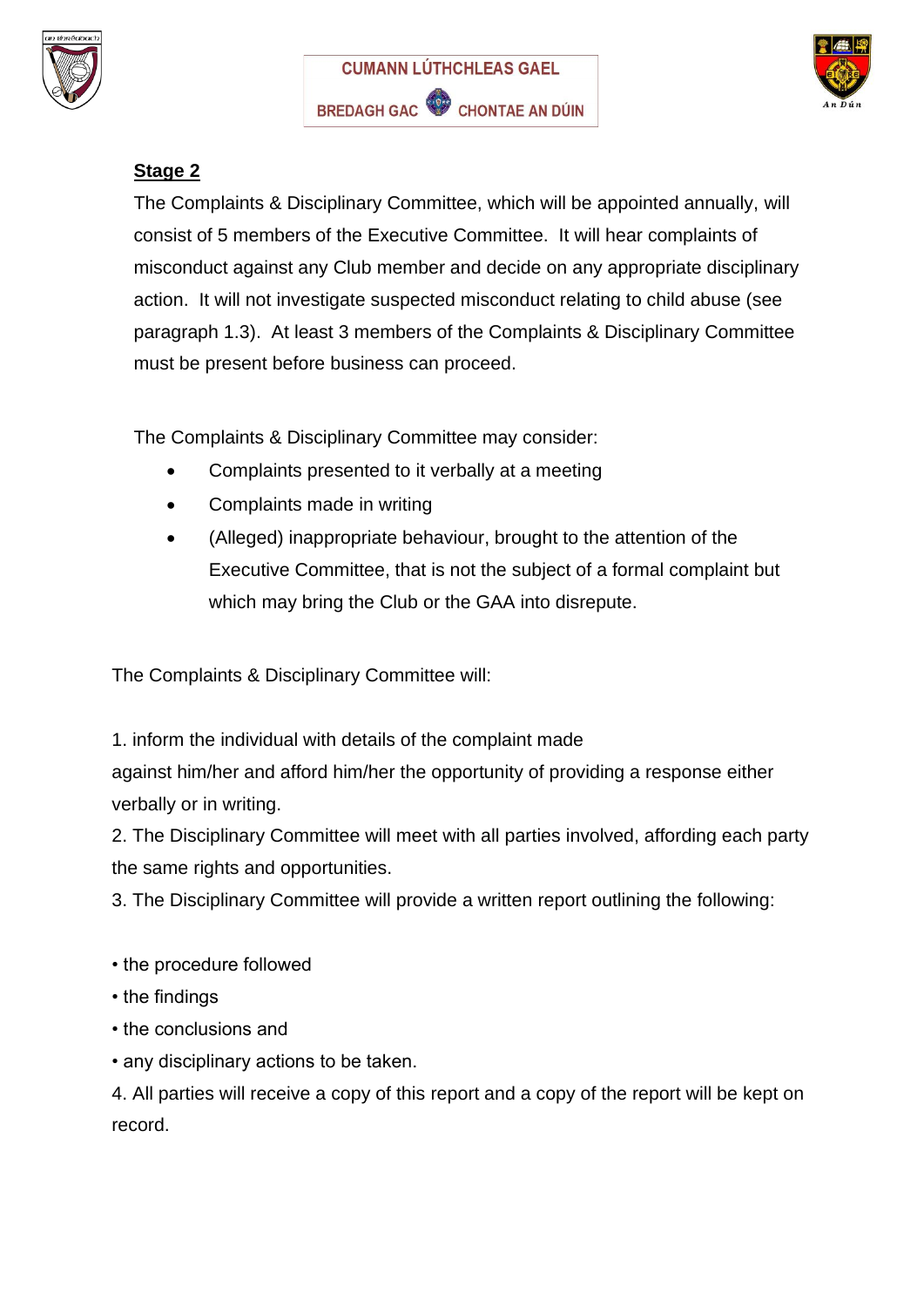





5. The Disciplinary Committee will, as soon as possible, inform the Executive Committee of the progress and conclusions of the disciplinary process.

## **Sanctions**

Where it has been established that an incident of misconduct has taken place, the Disciplinary Committee will notify the member of any sanction being imposed. The notification will be made inwriting, setting out the reasons for the sanction. If the member is under 18 years of age, correspondence will be addressed to the parents /guardians.

## **Appeals Process**

If the member against whom the complaint was made is unhappy with the decision of the Disciplinary Committee he/she will have the right to appeal the decision to an Appeals Committee (independent of the Disciplinary Committee).

The Appeals Committee of Bredagh GAC will consist of:

- (a) The Vice Chairman (Who Shall be Chair)
- (b) The Assistant Secretary (Who Shall be Secretary)
- (c) The Assistant Treasurer
- (d) Deputy Designated Children and Vulnerable Adults Officer

Any appeal should be made in writing within 7 days after issue of the decision of the Disciplinary Committee. The Chairperson of the Appeals Committee should be a member of the Executive Committee.

The Appeals Committee have the power to confirm, set aside or change any sanction imposed by the Disciplinary Committee.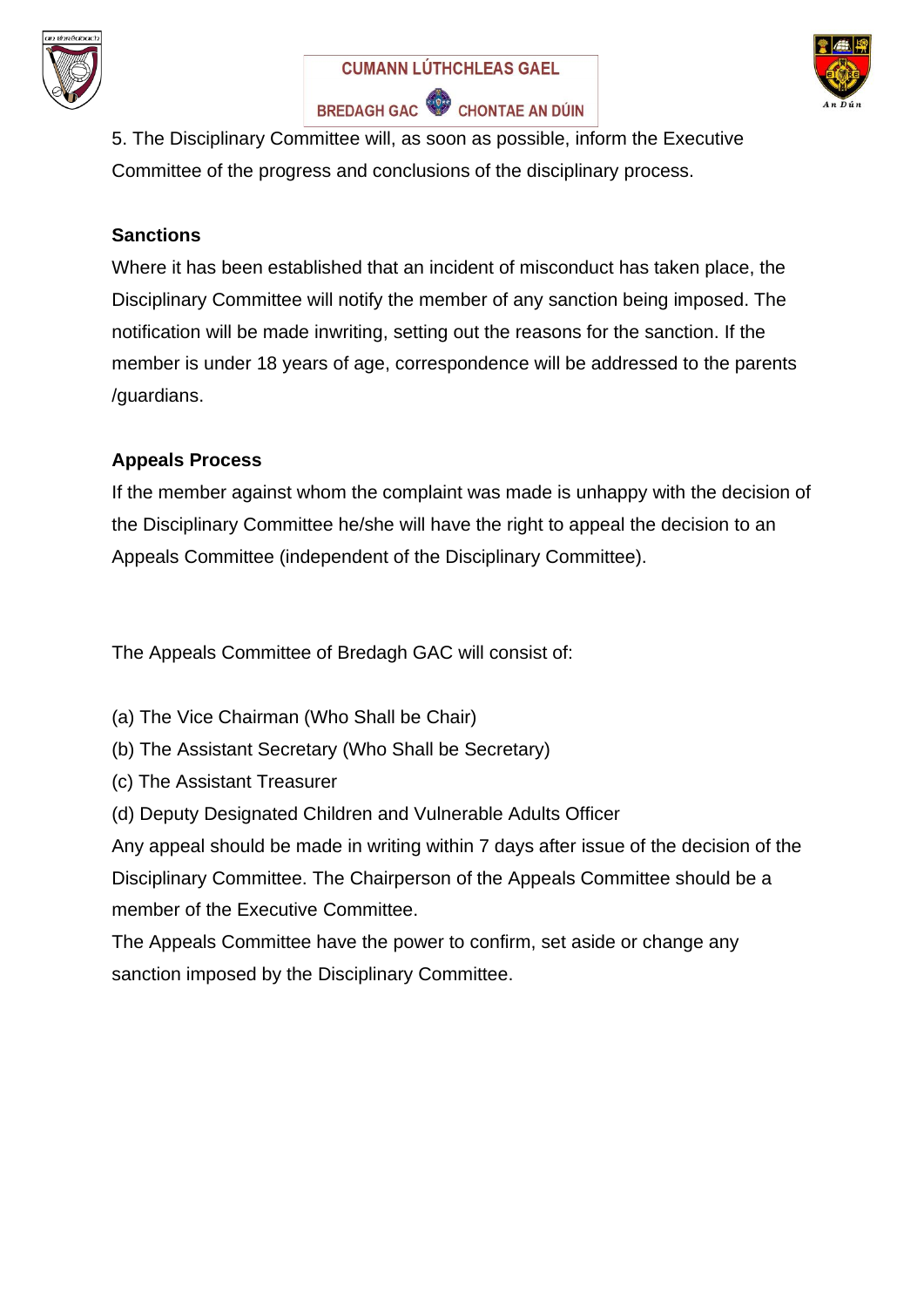





Procedure:

• A code of conduct reflecting a child centered ethos is in operation; this code has beendisseminated throughout the club and is applied to all Youth Coaches.

• The Club Executive Committee deals with all disciplinary problems. Clearly defined proceduresare in place to resolve problems relating to the conduct of its members. This includes bullying.

• The Executive Committee will initiate establish a standing sub-committee to conduct aninvestigation following a compliant into any incident of suspect misconduct that does not relateto child abuse. The sub-committee will report back to the Executive Committee of progress of the disciplinary procedures.

• Written confidential records of all complaints are safely and confidentially kept and club procedures are defined for the possession of such records in event of the election of new officers.

• The sub-committee will furnish the individual details of the complaint being made against him/her and afford him/her the opportunity of providing a response either verbally or in writing.

• Where it is established that an incident of misconduct has taken place the subcommittee will notify the member of any sanction being imposed. The notification should be made in writing, setting out the reasons for the sanction. If the member is under 18 years of age, correspondence will be addressed to the parents/guardian. • If the member against who the complaint has been made is unhappy with the

decision of the disciplinary committee s/he should have the right to appeal the decisions to the Executive Committee. Any appeal must be in writing and must be received by the Secretary at the latest three days after the appeal.

• The Executive Committee will have the power to confirm, set aside or change any sanction imposed by the disciplinary committee.

• If any party is not satisfied with the outcome the matter can be referred to the Down County Board. However efforts to resolve the issue will be exhausted before the Governing body is engaged in attempts to resolve the matter.